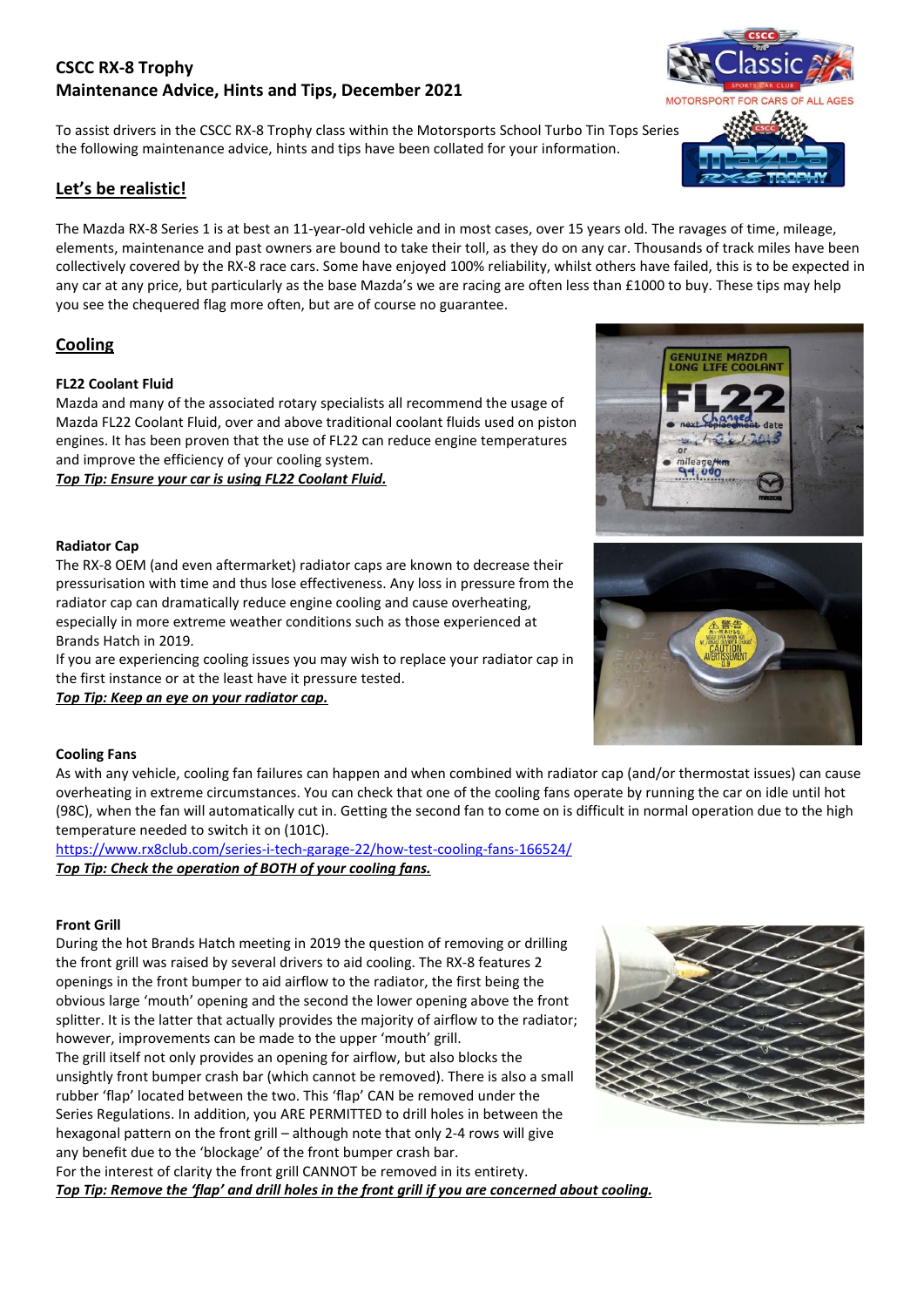### **Air Conditioning**

The air conditioning components may be removed from within the engine bay only, including radiator/condenser, compressor pump, drive belt and pulley. This removes a small amount of weight but more importantly by removing the AC radiator it allows a little more air to enter the engine bay. A/C components within the car must not be removed. Personally I (David) kept my AC in my race car, it makes for a considerably more pleasant place to be when not racing and my car has had no issues with heat in testing or in races. If you choose to remove your AC system please think of your health, eyesight and the environment and have the AC gas removed professionally.

### **Temperature Gauge**

Contrary to usual vehicle behaviour and common sense, the Water Temperature Gauge is pretty much useless and displays only 3 settings. Cold, Operating Temperature and Hot. The gauge is most likely to run in the operating temperature zone (around 12 o'clock) once warm and ready to race. IF the gauge moves to a 1 o'clock position, then the engine is getting VERY HOT.

As previously detailed, it is NOT a common fault of the RX-8 to run HOT or to overheat and is usually a sign of other issues such as fluid, cooling fans or radiator cap issues, or a very hot ambient temperature combined with following close behind another car. If this happens you need to adopt F1 style heat management tactics: lower the rpm at which you change gear to 8000 rather than

9000 and move out of the slipstream of the car in front on the straights. Doing this for a lap will lower your temperatures.

*Top Tip: Only worry about the Water Temperature Gauge if it moves to the 1 o'clock position!* 

# **Clutch**

We soon discovered that cheap 'Blue Print' clutches don't last under race conditions. Buy a quality Mazda, Exedy or similar OEM unit, but not a race specific/paddle clutch which is not permitted in the regulations.

CSCC sponsor https://coordsport.com/ keep the correct Exedy kit in stock and can bring them to each UK round.

# **Engine Performance & Exhaust**

#### **Heat**

As mentioned above, the small displacement and high engine RPM of the rotary engine naturally generates heat, more than would be associated by an equivalent piston engine. Clean airflow both in and out of the engine is important for performance and engine temperature. The fitment of a quality, OEM panel air filter and good condition catalytic converter combined with a healthy cooling system is essential.

#### **Sports Cat**

The biggest restriction to any RX-8 is the flow of exhaust gases which get stuck by the restrictive and emissions friendly catalytic converter (as a driver you can feel this by the heat generated in the conveniently located cat by your left leg!). The re-design of the rotary engine (specific to the RX-8 Renesis) changed the exhaust porting to side ports (with a 90° angle) and in doing so restricted the power outputs achievable from a stock engine.

Therefore, it is now recommended that a Toyosport/Japspeed/Ebay sports Cat, as per the Series Regulations is fitted to reduce the heat 'stuck' between the catalytic converter and engine and to help expel the exhaust gases quickly, thus promoting an albeit negligible, increase in power and efficiency.

#### **Panel Filters**

A quality panel air filter is recommended, but don't be tempted to fit a performance variant such as a K&N, they are not allowed. It must be genuine Mazda or an OEM equivalent, where the reason for fitting one is for cost or availability reasons only.

*Top Tip: Check your air filter if you ever experience an 'oil burp' (see later in this guide)* 

# **Oil System**

### **Oil & Changing**

By design, rotary engines consume small amounts of engine oil to lubricate internal engine components such as rotor tip seals. The amount of oil used depends upon how hard the engine is driven; therefore, you can expect to use more oil than the roadgoing equivalents, this is normal, not a fault.

Standard, road-going RX-8s use the semi-synthetic oil in the sump, this was a reason for an engines early demise as owners frequently forgot to top this up! You can continue to use this standard set up for your race car, alternatively the regulations









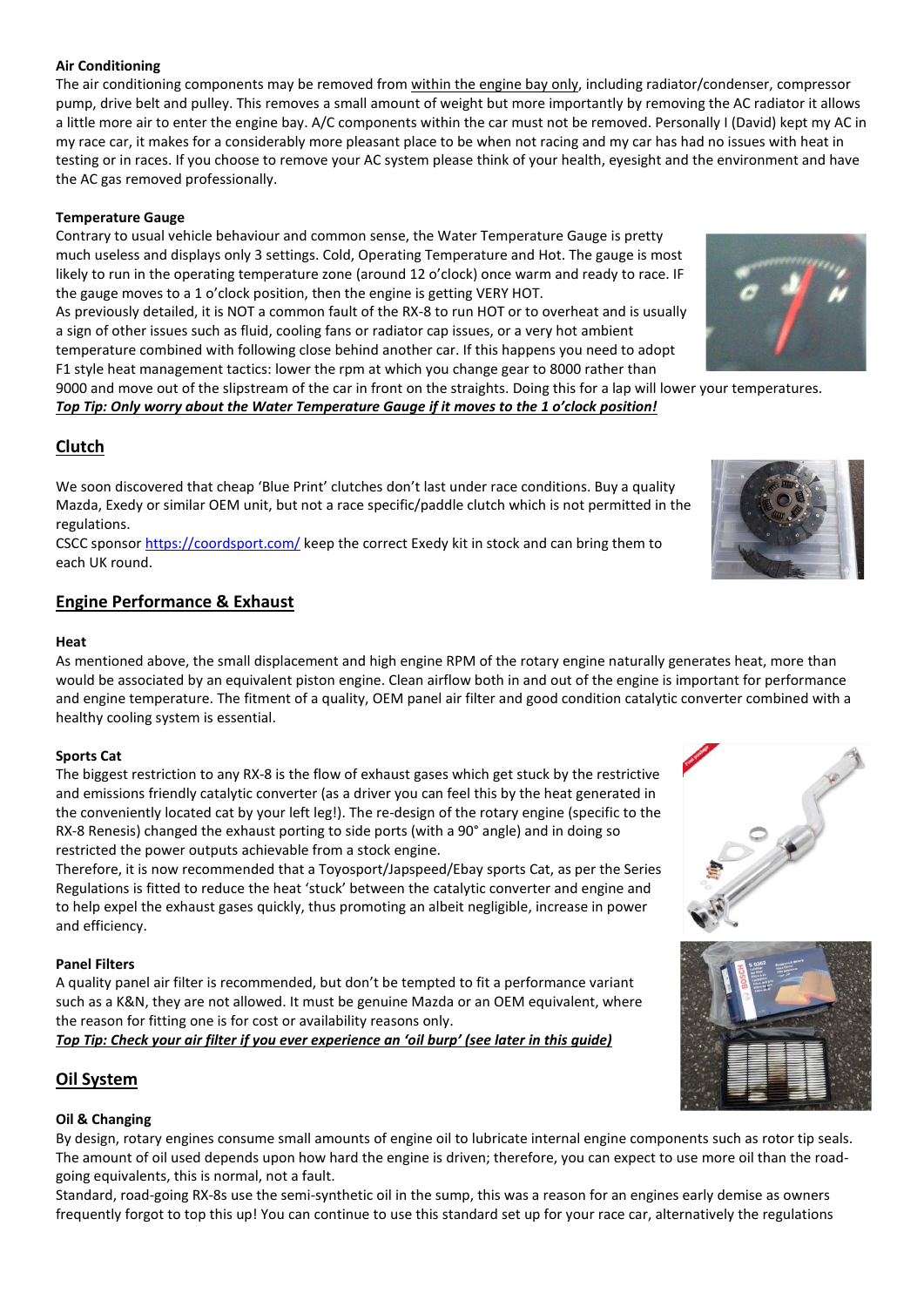permit the fitment of a SOHN kit. This recommended kit draws its oil from a separate container filled with fresh 2 stroke oil (that burns cleanly) so you can then use fully synthetic oil in the sump. Regular fresh oil changes and replacement oil filters are highly recommended, as per all cars that are raced.

When checking the oil:

- Ensure the engine is warm (up to normal operating temperature you will hear the exhaust note drop once warm).
- Stop the engine and allow the oil to settle for approximately 60 seconds.
- The distance between the 'Low' and 'Full' indicators is approximately 1.7 litres.

The road cars use a 5W-30 grade oil, but many specialists regard this as too thin at racing temperatures, with a 5w40 or 10w40 more commonly recommended.

https://www.rx8ownersclub.co.uk/forum/viewtopic.php?f=25&t=50814 *Top Tip: Use a SOHN oil kit* 

### **Pre-mixing**

This is common practice among many owners, where a small amount of 2 stroke (2T) oil is added to each tank of petrol, read the link above. This adds extra lubrication, but may increase blue smoke slightly and decrease the petrols knock rating. It is permitted to add 2 stroke oil to the petrol, within our regulations, it is a sensible precaution, look for a grade FC or ideally FD when choosing a brand.

http://www.essexrotaryspecialists.com/technical/premix/

### **Oil Levels & Surge**

Several RX-8 owners who regularly track or race their cars have experienced oil surge, otherwise known as an "oil burp", don't panic, there are simple solutions. It's extremely obvious when this occurs as you'll glance in your rear-view mirror to see nothing but a thick, dense smokescreen and a misfire. Initially your heart will sink, CSCC RX-8 Trophy representative Antony Weeks had the added complication of releasing the entire system onto his rear tyres during an 80mph corner, whilst CSCC Director David Smitheram experienced this after just two corners of qualifying, immediately following an oil service when the level was at full on the dipstick.

It is important to note that not all cars/owners have experienced it and there is no firm evidence as to what causes or why despite much investigation. However, there are several methods that are known to help to prevent this, the simplest of which are outlined below:

### 1. **DON'T FILL TO THE 'FULL' LEVEL**

Running the oil system between ½ and ¾ seems to be most effective at preventing the 'burp'. It is important to check your oil levels after each session when running this method.

#### 2. **FIT AN OIL CATCH TANK**

Whilst many people haven't ever experienced a 'burp', the fitting of a Motorsport UK compliant 2-litre OBP rectangle can with fill-indicator, combined with using the ¾ full method will prevent this. This of course is a preventative measure should you be concerned and is permissible under the Series Regulations.

#### *Top Tip: Run the oil level between ½ and ¾ 'full'.*

#### **Oil Warning Lights & Indications**

From factory and for added safety, an engine oil level warning light on the instrument panel will indicate low engine oil level. If the engine oil level is illuminated, the ECU will automatically cut power to the engine, reducing the oil usage until supply can be replenished.

On significantly cambered or graduated circuits, when using the ¾ full method, there is a slight possibility that the warning light "may" illuminate – although this is rare and usually caused by the position of the oil sensor and the lower operating oil levels, weight of the oil under temperature and of course variances in yaw and tilt of the car.

If the light does illuminate and you do NOT suffer any loss in power, then this is not usually a cause for concern and is at your discretion. If the warning light illuminates AND there is a loss of power, you will need to back off the throttle and try to navigate the car to a level (flat) location. If the light extinguishes then this usually confirms the sensor has established an oil level and you can continue at your discretion. If it does not extinguish DO NOT drive at high speed and keep the engine revs low until you are able to stop in a safe place. You can normally continue back to the Pit Lane without further concern.

Of course it goes without saying that a sudden oil warning light should still be treated with caution, especially on more level circuits and could be caused by a sudden loss of oil into either the exhaust (denoted by the volume of smoke you will be emitting) or from the sump leaving a slippery trail behind you. This can happen in any cars of course, not just RX-8!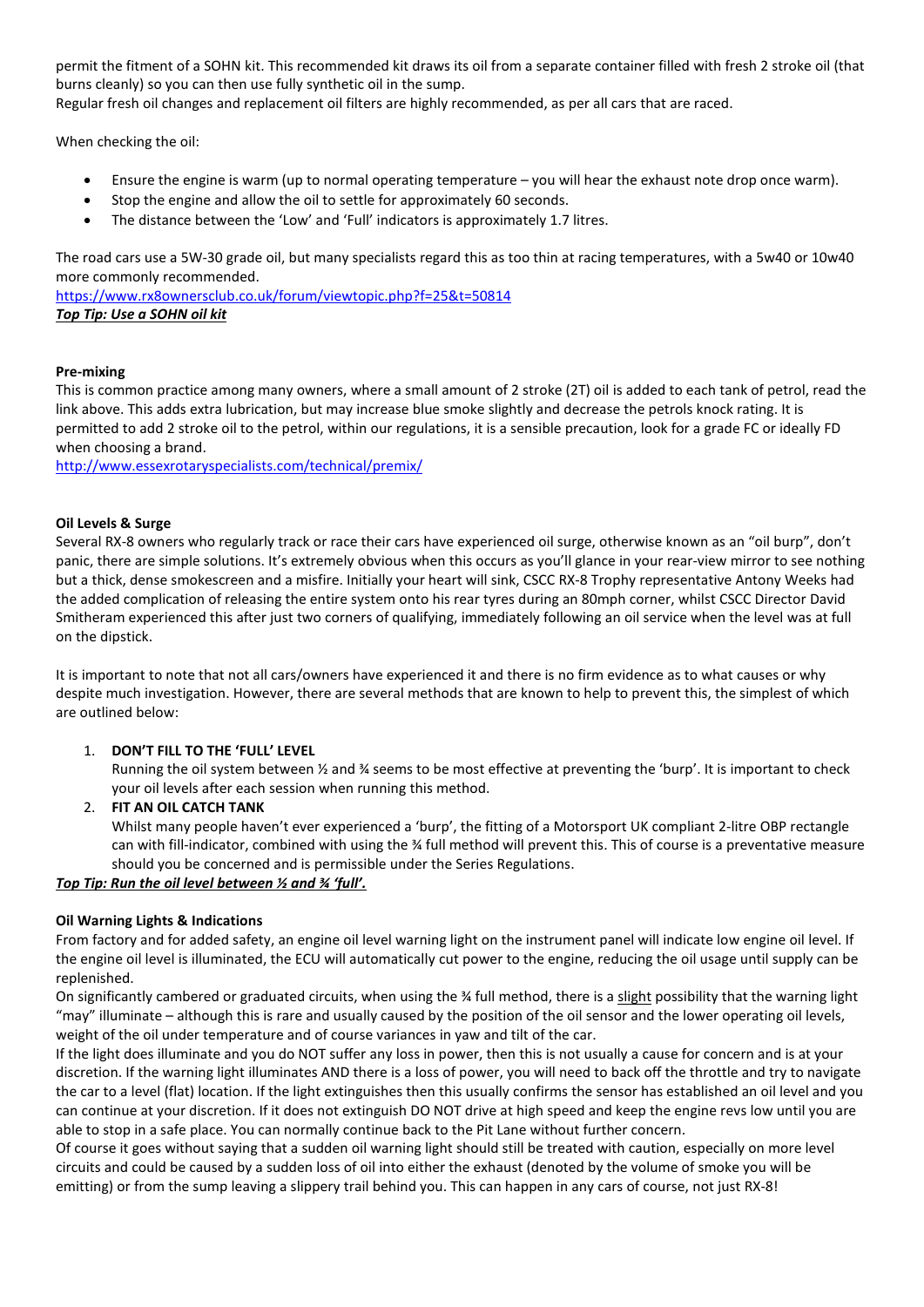### **Oil Cooler Grills**

Not all cars run protective grills in front of the left and right positioned oil coolers. Whilst the fitment of grills is not mandatory, it is recommended in order to protect these fragile units from damage especially due to the large bumper cut-outs and susceptibility to damage from picked up gravel and tyre rubber marbles on track. It is extremely common for the RX-8 oil cooler fittings to become seized into the coolers and require cutting to remove which adds an additional cost to any oil cooler repairs. *Top Tip: Protect your oil coolers!* 

### **Fuelling**

#### **Fuel Surge & Prevention**

The RX-8 has been known to suffer from fuel surge/starvation, most apparent on long, left-handers such as those at the Snetterton Circuit or Graham Hill/Surtees at Brands Hatch. Fuel surge is easily diagnosed as a spluttering, loss of power when on full throttle, usually during or immediately after an affecting corner. If this occurs, it usually clears whilst on track, if you use a partial throttle and retire to a place of safety/to the pits, although depending on the severity of the surge will depend on the length of time it takes to clear.

The Series Regulations currently allow for a later-spec Series 2 (R3) Fuel Pump and Assembly to be fitted which when fitted in combination are known to improve any on-track issues. To date, we are not aware of any RX-8 Trophy competitors suffering fuel surge whilst on track (provided you don't run the fuel level too low) and it appears to be more common when uprated suspension components are fitted, which of course are NOT PERMITTED in the current Series Regulations. *Top Tip: Ideally don't run below 1/4 tank of fuel.* 

# **Electrical**

### **Cartek Fitting Tips**

The Cartek system has proved reliable, although during extreme temperature conditions it has been found that locating them in less than optimum locations has caused a temporary problem. It is important to ensure these are fitted correctly, in line with the manufacturers guidelines and checking they fully disable the vehicle in operation.

When mounted, the Isolator must have ample earthing to ensure operation. When fitted to the body of the vehicle, ENSURE you REMOVE any paint from the mounting location so as to provide sufficient earth. Additional mounting plates or washers can also be used to ensure airflow behind the unit thus preventing any overheating. Mounting to the drivers side wing acts as a good heat sink and is further away from radiated engine heat than when mounted above the battery or fuse box.

You can also fit an additional earthing cable from a mounting bolt directly to a known chassis earth to ensure sufficient earthing. Any earthing straps MUST NOT be wired back to the battery negative under ANY circumstances.

*Top Tip: Ensure adequate earth and airflow on the Cartek Battery Isolator.* 

#### **Working Windows**

Entrants are reminded that the removal of ANY electrical components NOT EXPLICTLY SPECIFIED in the Series Regulations is NOT PERMITTED. This includes electric door window motors, which MUST remain in operation at all times.

#### **Coil Packs & Leads**

There has been some discussion amongst competitors regarding coil packs and ignition leads. To clarify, there is significant evidence to suggest that the later Mazda OEM 'C-Spec' coils and D585R (Chevrolet LS2) coils provide greater longevity and consistency of spark and in most cases the D585R's don't need replacing (in fact some suppliers provide a lifetime warranty). Adjustments to the dwell timings are neither a necessity nor are they permitted under current Series Regulations. Therefore, if you would prefer, the alternative is to fit the OEM Mazda 'C' Spec coils from a known and reputable supplier. We are aware of several auction sites and social media groups/pages selling non-genuine items, even at retail prices so please be mindful of your source as the differences between genuine and non-genuine are night and day.

For information, poor coils are known to lead to a larger than normal amount of unburnt fuel which promotes carbon build up and blocked catalytic convertors – both of which can over time cause severe damage to the engine which would require a rebuild to resolve – this is the most common fault of Mazda RX-8's and is the major cause in the well-publicised 'faults', caused by misinformation and poor maintenance of the vehicle.

### **Tyre Pressures**

#### **Optimum settings**

The RX-8 Trophy uses the Nankang NS-2R control tyre, available from Adams & Page. This is essentially a performance road tyre and should be treated as such.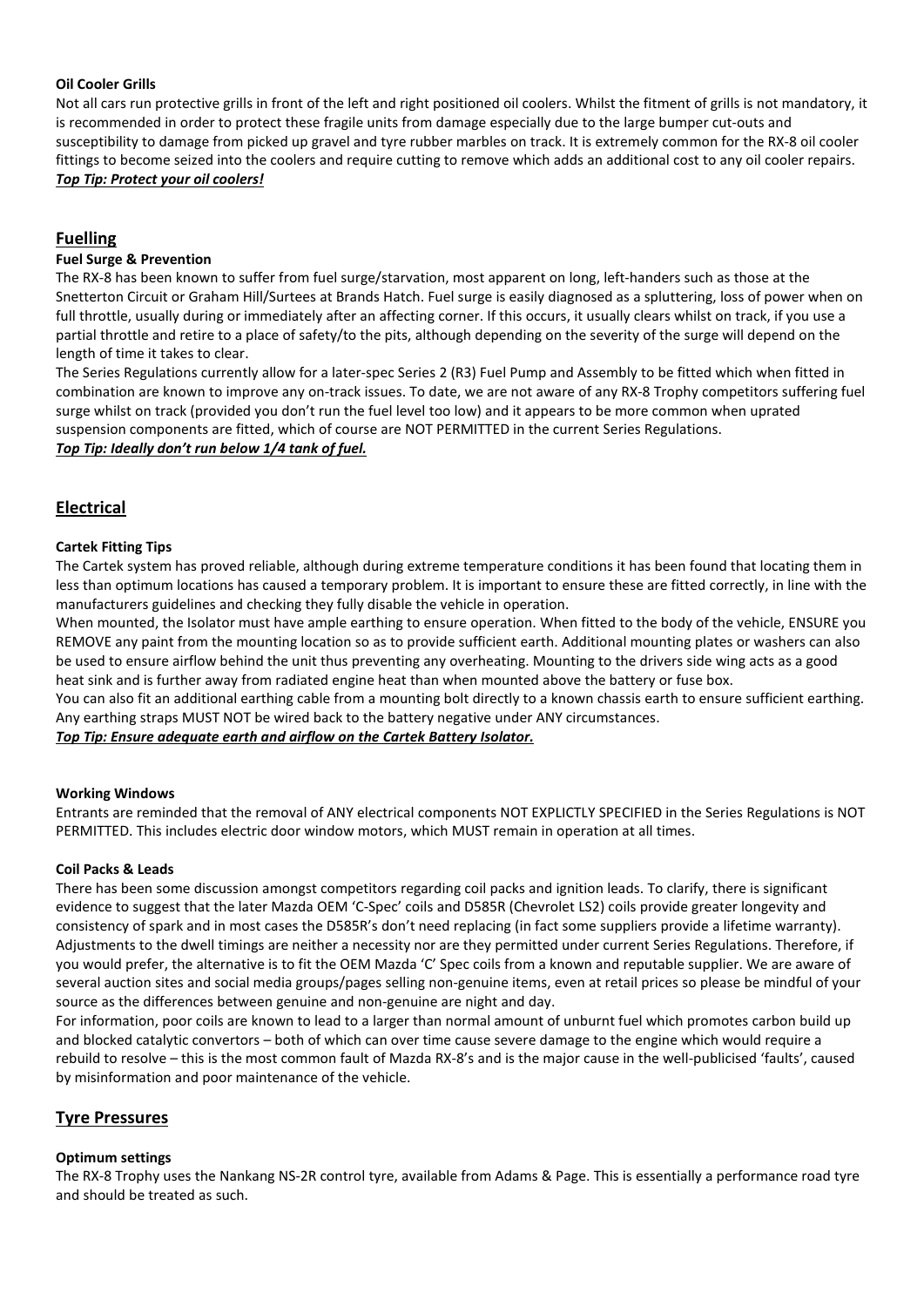For the benefit of racing novices, your tyres will heat up once you start driving on track, so the air within the tyre will expand, this in turn increases pressures. For the NS-2R tyres, the optimum hot pressures are normally within the 32-36psi range, therefore you should work backwards and set your tyre pressures in the paddock at a lower level. We would normally recommend working with a base-line pressure setting of around the 25-28psi mark depending upon circuit, ambient and track temperatures. It is a good idea to slowly increase your pace for your first few laps in qualifying, then come in to the pits and check your tyre pressures, dropping them all to the same pressure (between 32 and 36psi all round, for example). This guide should not be deemed as 'gospel' as numerous variations come into play and in some circumstances such as when you have a cold/damp morning qualifying and a hot, dry race, cold pressures as low as 22psi are not uncommon, just be careful on cold (therefore underinflated) tyres.

### **Adjustments per corner**

Being a rear-wheel-drive vehicle, you may find some benefit in running offset and in some cases completely different tyre pressures for each corner of the vehicle. The rear tyres are sometimes set lower than the front for example and for right-handed circuits. Bear this in mind when testing and/or setting up your desired tyre pressures which may well be different for each driver. All circuits in the UK are clockwise, so if your aim was to achieve even, hot tyre pressures all round you *might* choose starting, cold pressures of: FL 24psi, RL 24psi, FR 25psi, RR 26psi. This may appear odd to have different cold pressures on most corners, but after a few laps at a circuit with predominantly right hand bends the hot pressures will become more equal. *Top Tip: Consider using offset cold tyre pressures and consider different pressures for each driver.* 

# **Driving Style & Driver Aids**

### **Traction Control System (DSC)**

This is more of a reminder as to the procedure to disable the factory DSC (Dynamic Stability Control) system – something which you should consider doing before each race. It is important to note that this system WILL REACTIVATE EVERY TIME the engine is switched off and back on again, for example at the pit stop. The Mazda DSC system has TWO stages of operation. The process to disable the system is as follows:

### 1. **OFF1 – SINGLE BUTTON PRESS**

Suspends the DSC function but retains the 'brake LSD' attitude control during braking, thus still providing a small degree of driver support. DSC can be re-activated by the pressing the control button once more.

### 2. **OFF2 – HOLD THE BUTTON FOR 7 SECONDS**

This completely disables the DSC system and can only be re-activated by switching off and restarting the engine. This is the function most drivers will choose during a race.

### *Top Tip: Fully disable the DSC before each run AND after a driver change!*

#### **Steering Sensor Reset**

After the Scrutineer has asked you to demonstrate that the electrics are isolated using the external Cartek cutout you will notice that you have a yellow steering warning light on the dashboard. This isn't a problem if you are going to completely switch off the DSC when racing, but personally I don't like to see a distracting warning light. To reset, it is best to park on grass or somewhere that is easy to turn the wheels. Turn the ignition on (lights on dash) but don't start the car, turn the wheel all the way to the left, then all the way to the right then turn the key to the off position. When you restart the car, the light will be off.

### **Rev Ranges & Limits**

The construction of the Mazda RX-8 rotary engine enables a high rev limit. Whilst the ECU regulates this limit based on factory settings, the displayed reading on the tachometer can vary between 8,500rpm and in some cars, well over 9,500rpm. However, this difference is not usually caused by the ECU and its actual limit, but the tachometer itself (in a similar fashion to the Water Temperature 'gauge' as described previously).

On the subject of the RX-8's rev ranges, from my own personal testing and results, the RX-8 produces it's 'power' between 5,500rpm and 9,000rpm. Any drop below 5,500rpm such as on slow corners, will induce a period of 'lag' whilst the engine builds its RPM back into the 'sweet spot'. The peak torque is usually delivered between 8,000rpm and 8,500rpm with peak power around the latter 8,500rpm region. Therefore, the advice here is to maintain the engine revs between 5,500rpm and 8,800rpm at all times to maximise performance.

#### *Top Tip: Ideally keep the engine revs between the 5,500rpm and 9,000rpm window at all times*

### **Heel & Toe**

Being a rear wheel drive car, the RX-8 benefits from being driven using the Heel & Toe technique. Not only does this help to prevent the rear wheels from locking under heavy braking and downshifts pre turn-in, but also helps to balance the car midcorner (it sounds great when you get it right too!). Without heel and toe you may notice a chirp when the rear tyres momentarily lock when down changing and braking heavily.